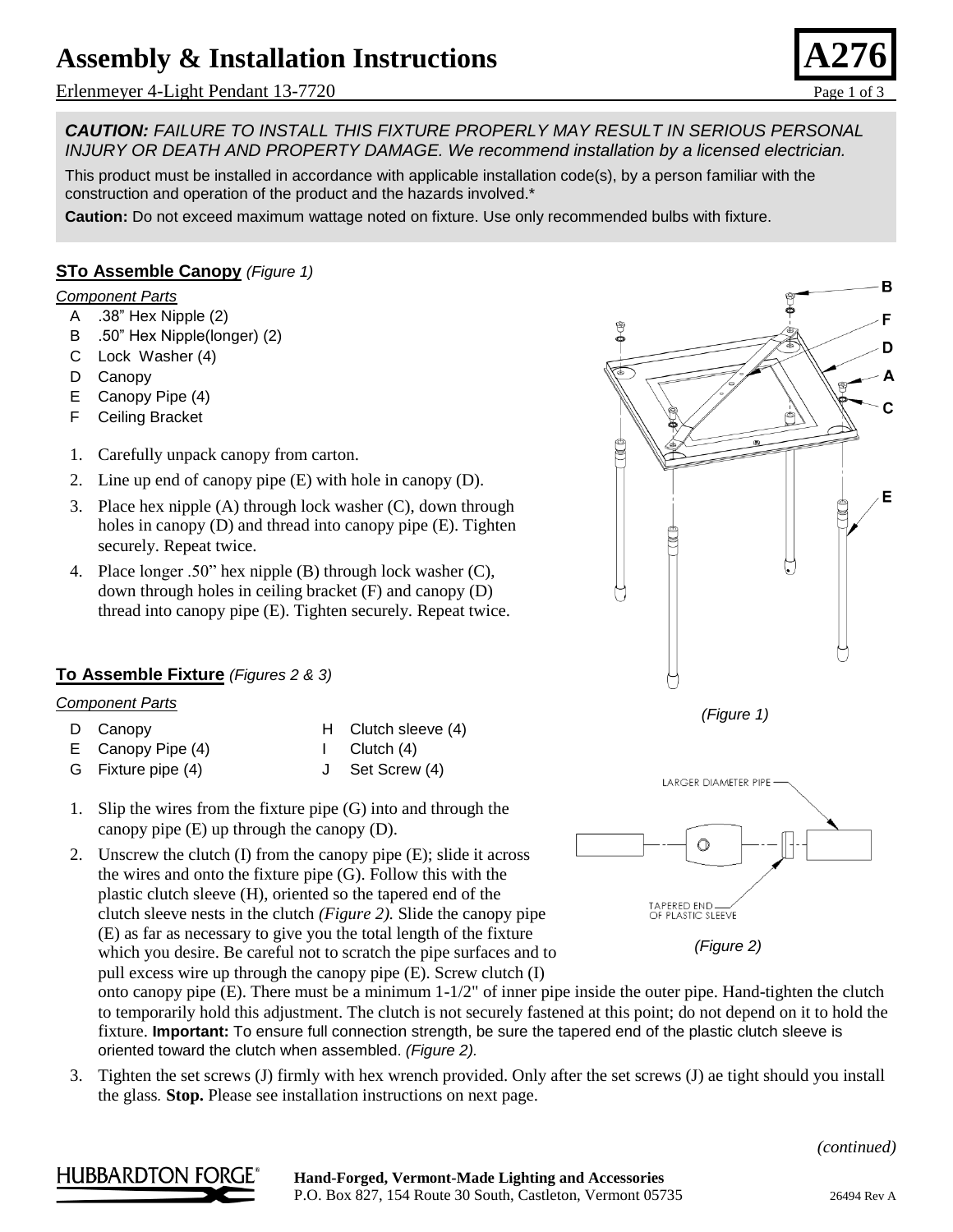# Assembly & Installation Instructions

D

E

G

Erlenmeyer 4-Light Pendant 13-7720 Page 2 of 3





À

*(Figure 3) (Figure 4)*

## **To Install Fixture** *(Figures 4 & 5)*

#### *Component Parts*

D Canopy F Ceiling Bracket K Crossbar L Screws (2) M Ground screw N Wireway Cover O Threaded Tube P Knob

### **Caution: Be sure power is off at the main breaker box prior to installation.**

1. Using two machine screws (not provided), fasten the crossbar (K) to the electric box using outer oval slots to orient fixture to desired hanging position.

*Note: A new electric box comes with screws. When replacing a fixture, retain the existing screws for use with the new fixture.*

2. Raise canopy (D) to ceiling and align holes in crossbar (K) with holes in the ceiling bracket (F). Thread screws (L) into crossbar to secure fixture to the ceiling. Move ground screw (M) to another available threaded hole if necessary.









K

M

F

D

L